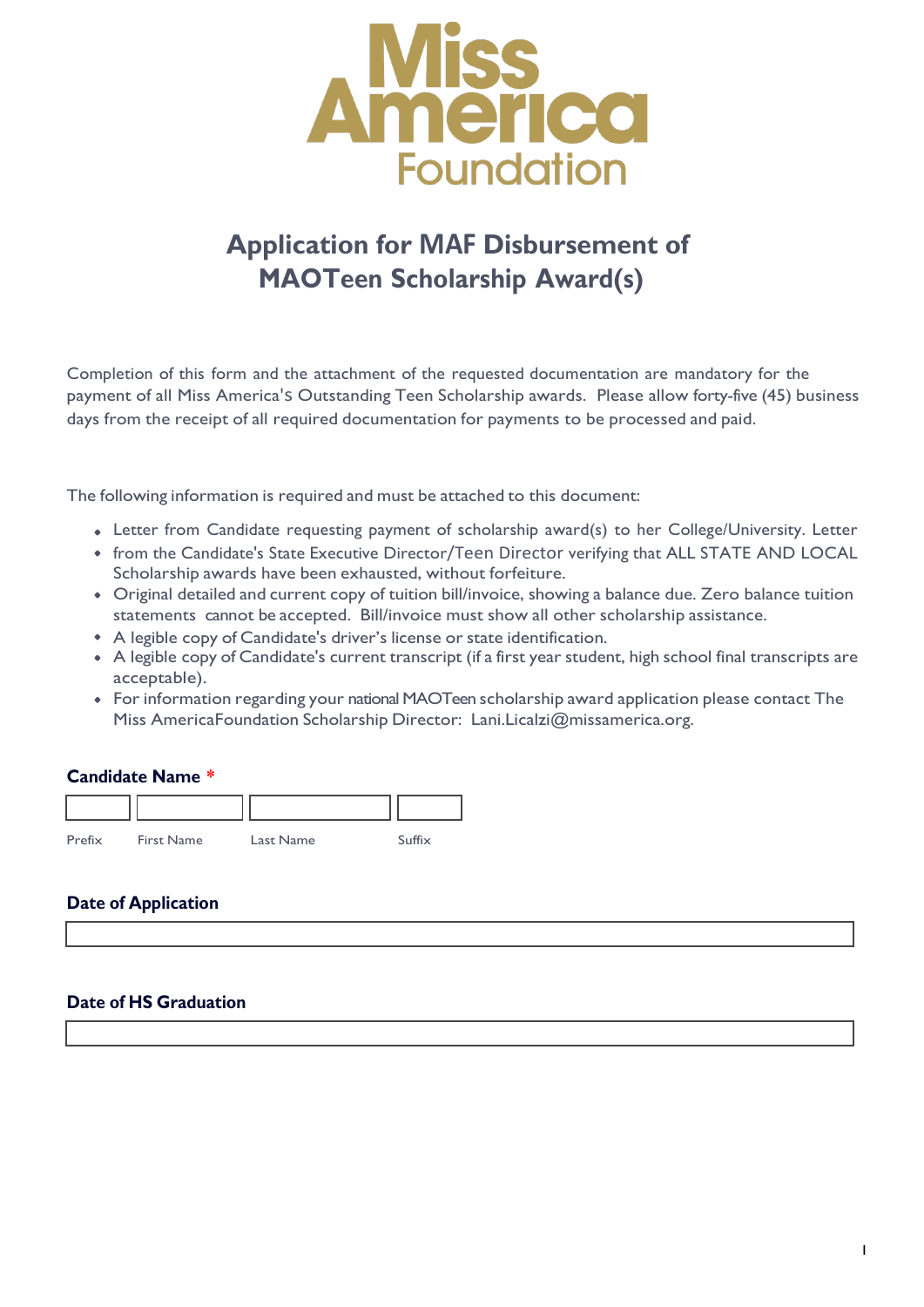#### **Address \***

| <b>Street Address</b>        |                  |  |
|------------------------------|------------------|--|
|                              |                  |  |
| <b>Street Address Line 2</b> |                  |  |
|                              |                  |  |
| City                         | State / Province |  |
|                              |                  |  |
| Postal / Zip Code            | Country          |  |

#### **Phone Number \***

| Area Code | <b>Phone Number</b> |
|-----------|---------------------|

#### **E-mail \***

[example@example.com](mailto:example@example.com)

#### **State Title**

## **Crowning Year**

#### **Cumulative GPA \***

## **Name(s)**

| <b>First Name</b> | Last Name |
|-------------------|-----------|

2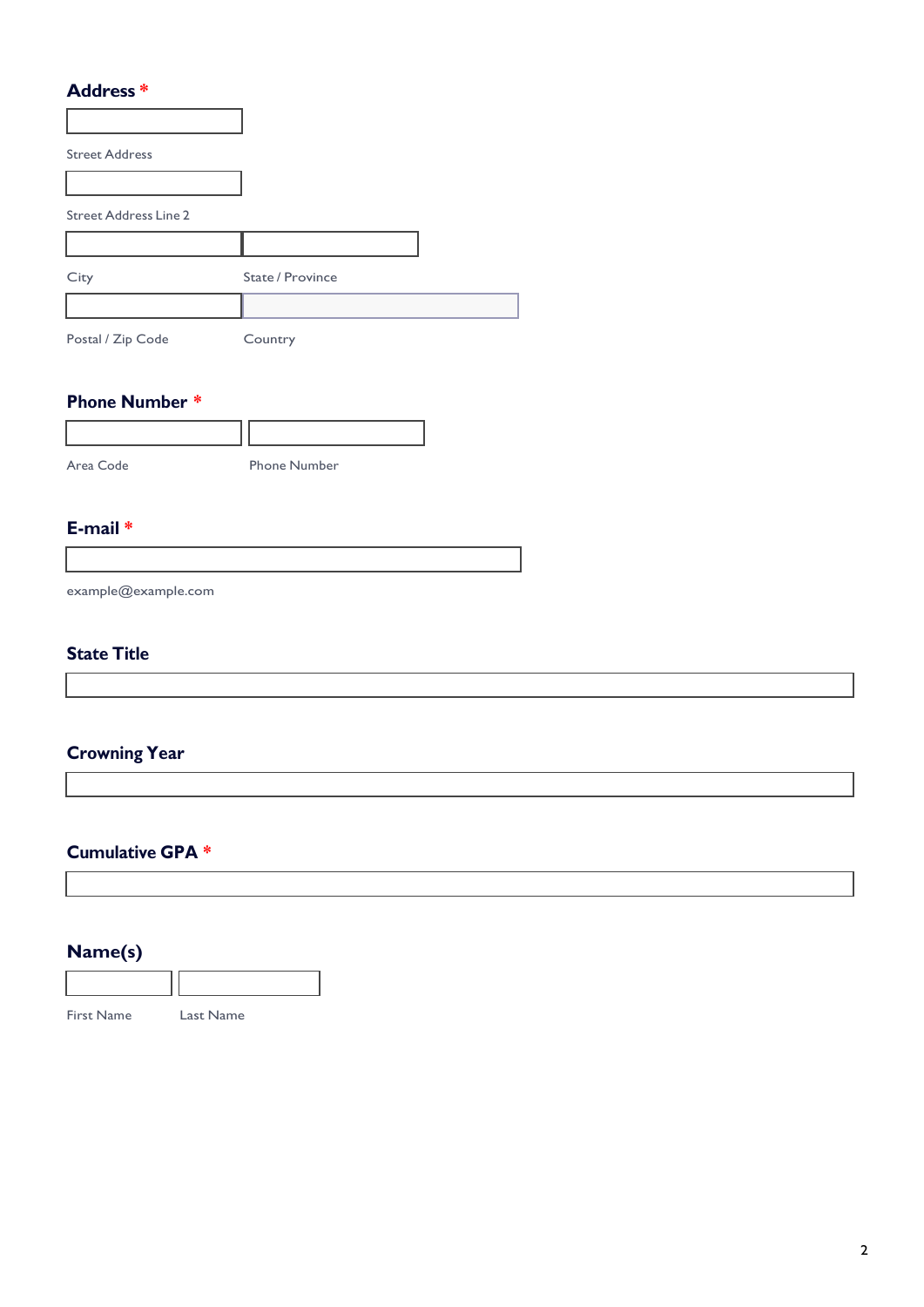#### **Email**

[example@example.com](mailto:example@example.com)

#### **Address**

| <b>Street Address</b>        |                  |
|------------------------------|------------------|
|                              |                  |
| <b>Street Address Line 2</b> |                  |
|                              |                  |
| City                         | State / Province |
|                              |                  |
| Postal / Zip Code            |                  |

#### **Phone Number**

Area Code Phone Number

# **State Executive Director/Teen Director**

#### **Name**

| <b>First Name</b> | Last Name |  |
|-------------------|-----------|--|

#### **Email**

[example@example.com](mailto:example@example.com)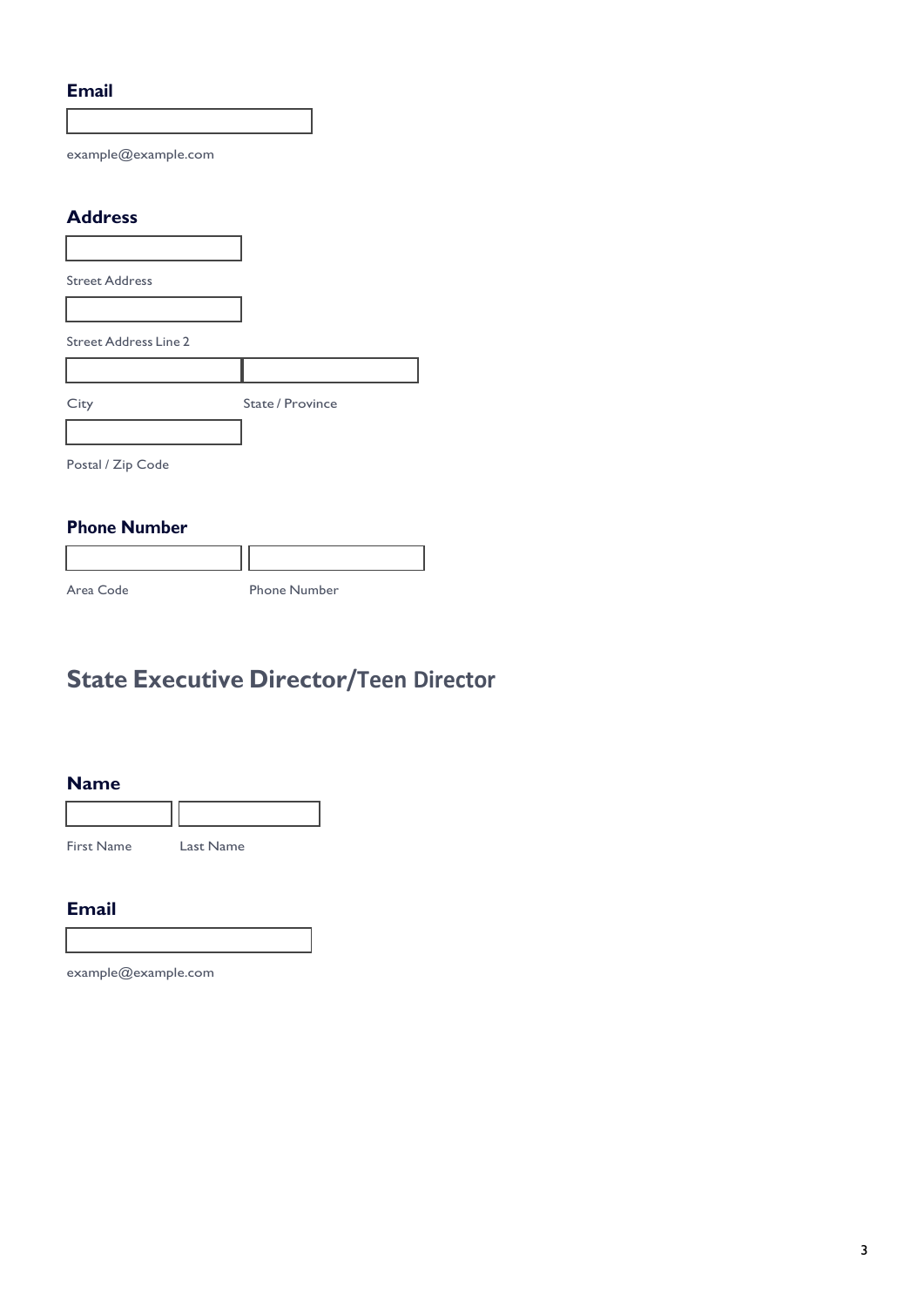### **Phone Number**

Area Code Phone Number

# **Educational Information**

## **Name of Current College/Univ. \***

## **Website Address of College/Univ.**

## **School Billing Address (Where check should be sent)**

| <b>Street Address</b>        |                  |
|------------------------------|------------------|
|                              |                  |
| <b>Street Address Line 2</b> |                  |
|                              |                  |
| City                         | State / Province |
|                              |                  |
|                              |                  |

Postal / Zip Code

Г

#### **School Billing Contact Person**

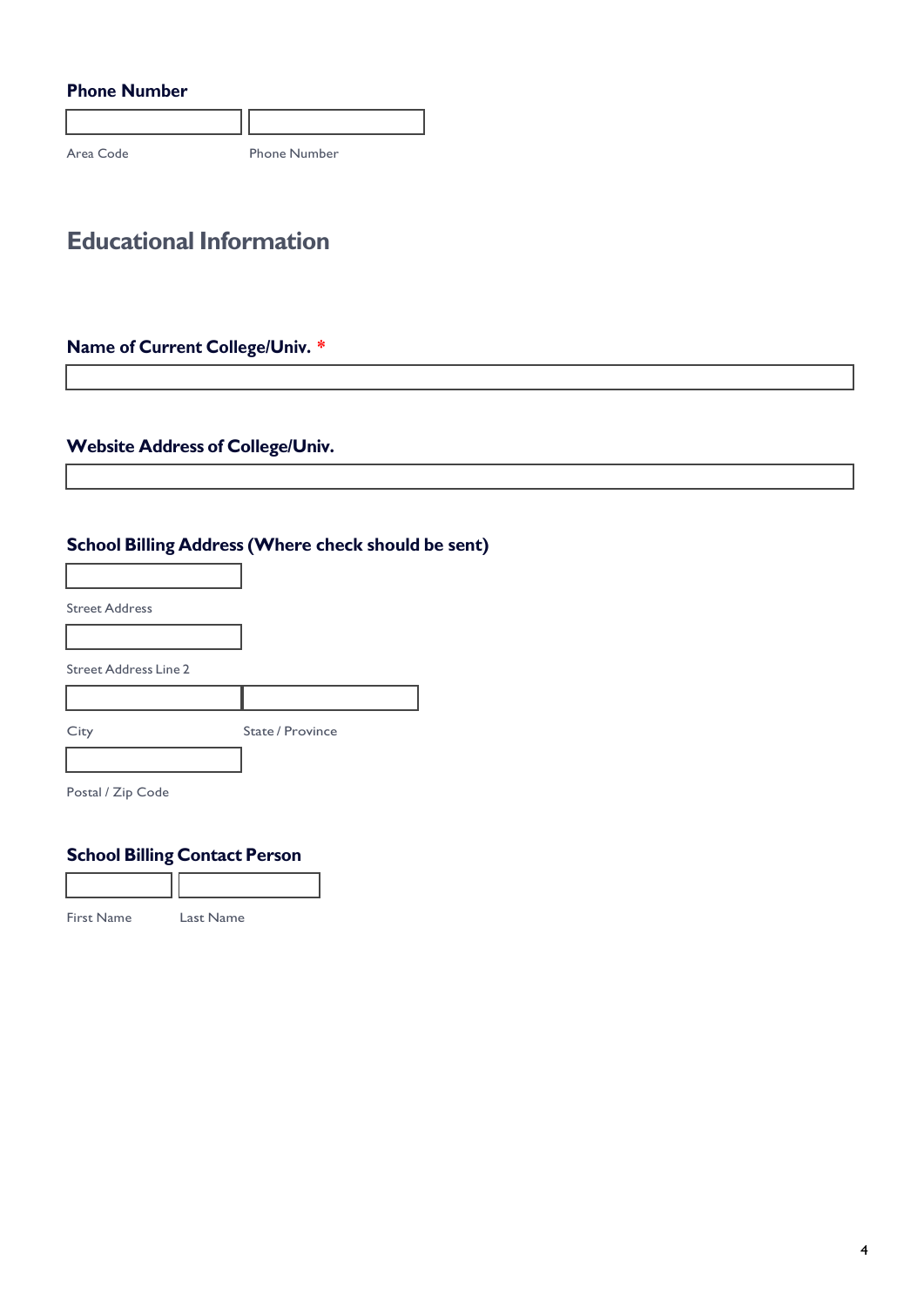## **School Billing Contact Person Phone Number**

Area Code Phone Number

## **School Billing Contact Person e-mail**

[example@example.com](mailto:example@example.com)

#### **Student ID Number**

**Actual or Intended Major/Minor \***

**Please list all scholarships you won in your State while competing in any MAOTeen preliminary competitions: \***

0/250

0/200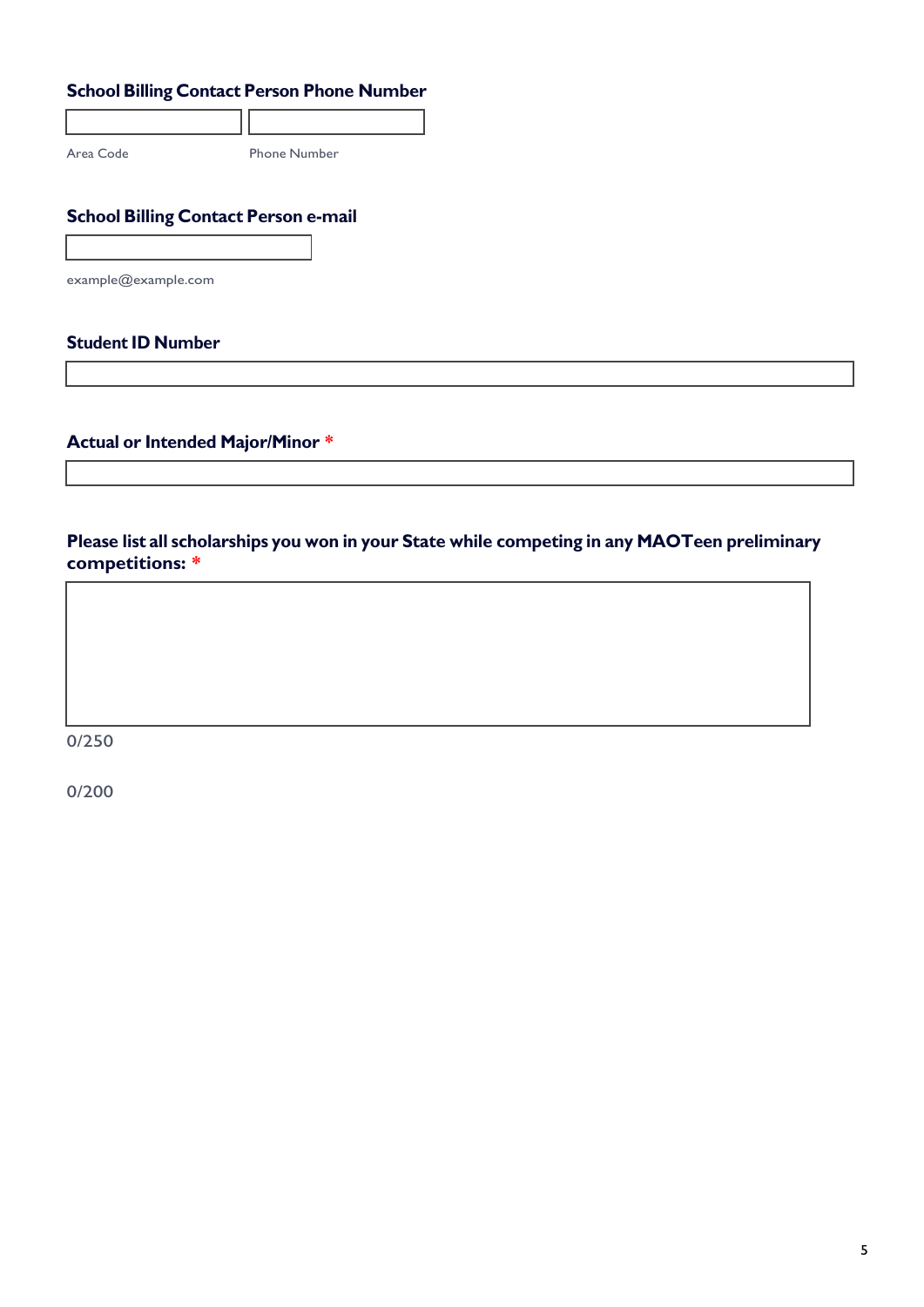

## **Signature (Please type your name) \***

## **Date Completed**